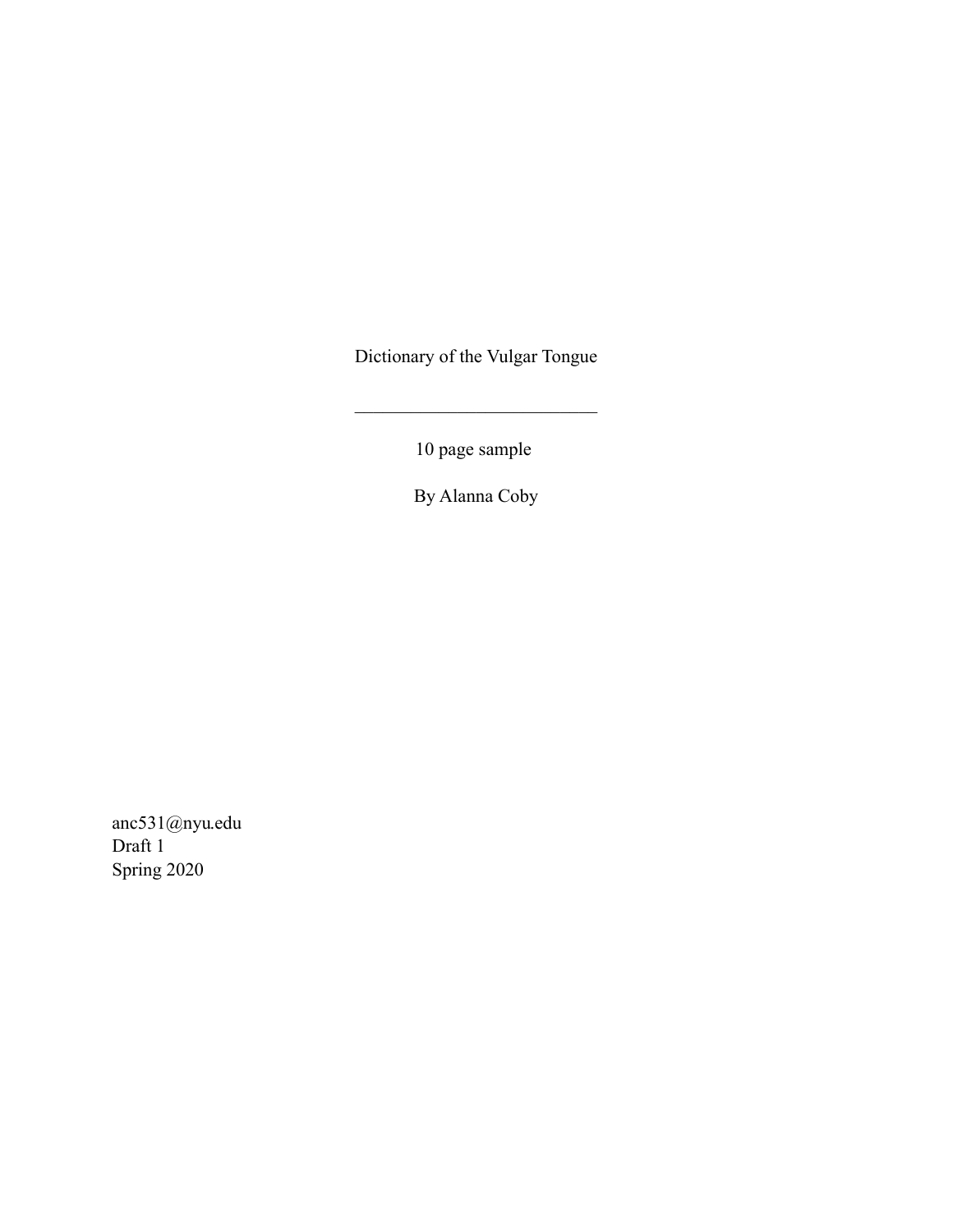## **CHARACTERS**

ACT 1 *2019, Connecticut, USA* KIM: female, mid-30s, Connecticut Elite, white LINDSAY: female, late 30s, Connecticut Poor, white ASHLEY: female, mid-40s, Connecticut Elite, white LESLEY: female, mid-40s, Connecticut Elite, white DANA: female, mid-40s, South Carolina Elite, white ALEX: female, mid-50s, California Elite, white SAM: female, mid-40s, Connecticut Middle Class, white TAYLOR: female, early-20s, Connecticut Poor, white\* STACY: female, a six month old baby, Connecticut Poor, white

\*The actor playing LINDSAY also plays TAYLOR

### ACT 2

*1785, London, England* KIM: male, English Lord, white LINDSAY: male, English Pauper, white ASHLEY: male, English Gentleman, white LESLEY: male, English Gentleman, white DANA: male, English Gentleman, white ALEX: male, English Middle Class, white SAM: male, English Gentleman, white

ACT 3

*2019, Connecticut, USA* KIM: female, mid-30s, Connecticut Elite, white TAYLOR: female, early-20s, Connecticut Poor, white ASHLEY: female, mid-40s, Connecticut Elite, white LESLEY: female, mid-40s, Connecticut Elite, white DANA: female, mid-40s, South Carolina Elite, white ALEX: female, mid-50s, California Elite, white SAM: female, mid-40s, Connecticut Middle Class, white STACY: female, a six month old baby, Connecticut Poor, white

ACT 4

*1823, New England, USA* KIM: female, mid-30s, Connecticut Elite, white LINDSAY: female, late 30s, Connecticut Poor, white ASHLEY: female, mid-40s, Connecticut Elite, white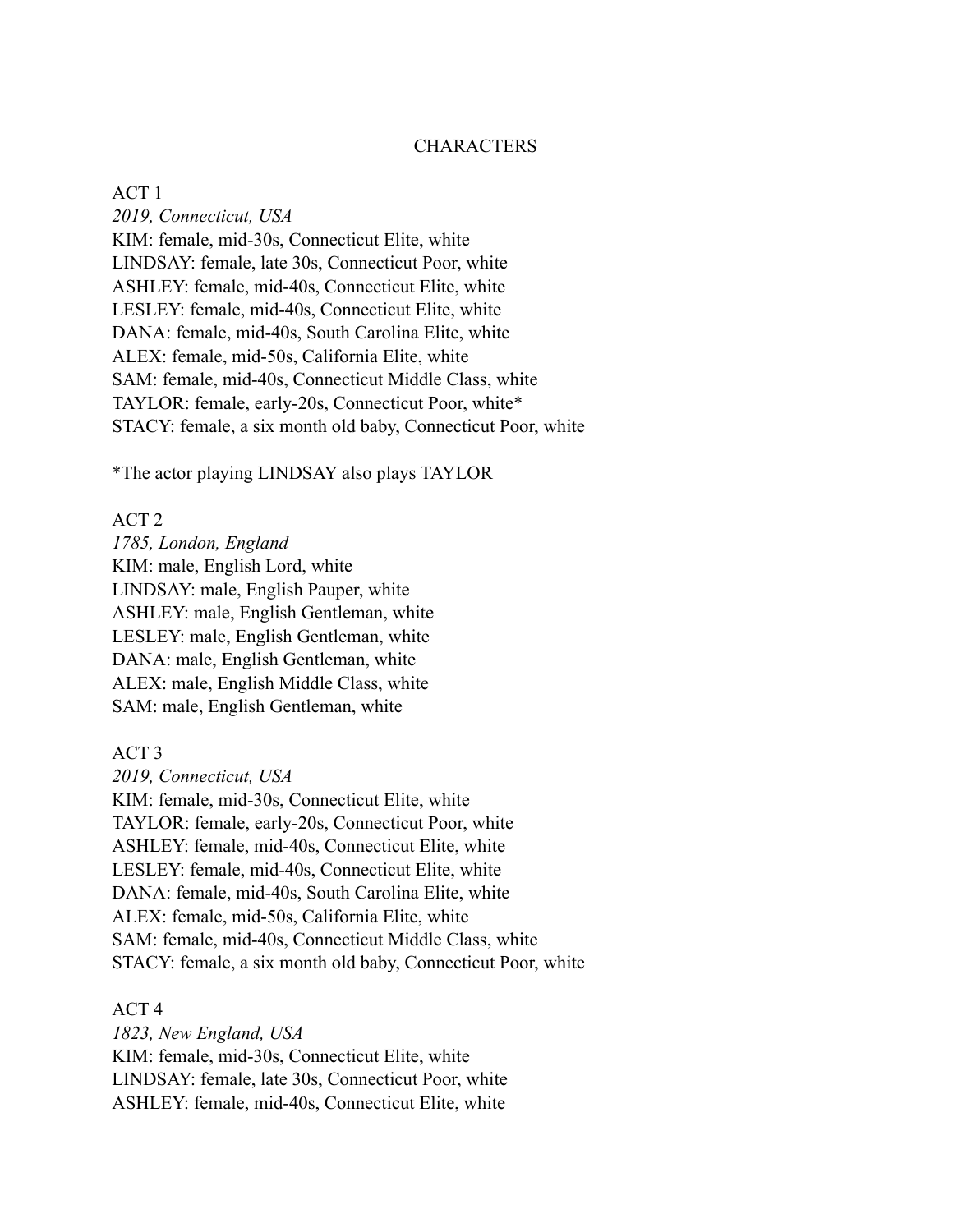LESLEY: female, mid-40s, Connecticut Elite, white DANA: female, mid-40s, South Carolina Elite, white ALEX: female, mid-50s, California Elite, white SAM: female, mid-40s, Connecticut Middle Class, white

ACT 5

*2019, Connecticut, USA* KIM: female, mid-30s, Connecticut Elite, white LINDSAY: female, late 30s, Connecticut Poor, white ASHLEY: female, mid-40s, Connecticut Elite, white LESLEY: female, mid-40s, Connecticut Elite, white DANA: female, mid-40s, South Carolina Elite, white ALEX: female, mid-50s, California Elite, white SAM: female, mid-40s, Connecticut Middle Class, white STACY: female, a six month old baby, Connecticut Poor, white

# NOTES:

All 7 adult actors in this play must identify as female.

/ indicates an interruption

Accents must adhere to the date, place of origin & class of each character in each act. Some stereotype is acceptable, but please avoid caricature.

This is (mostly a) satire. Please pace accordingly.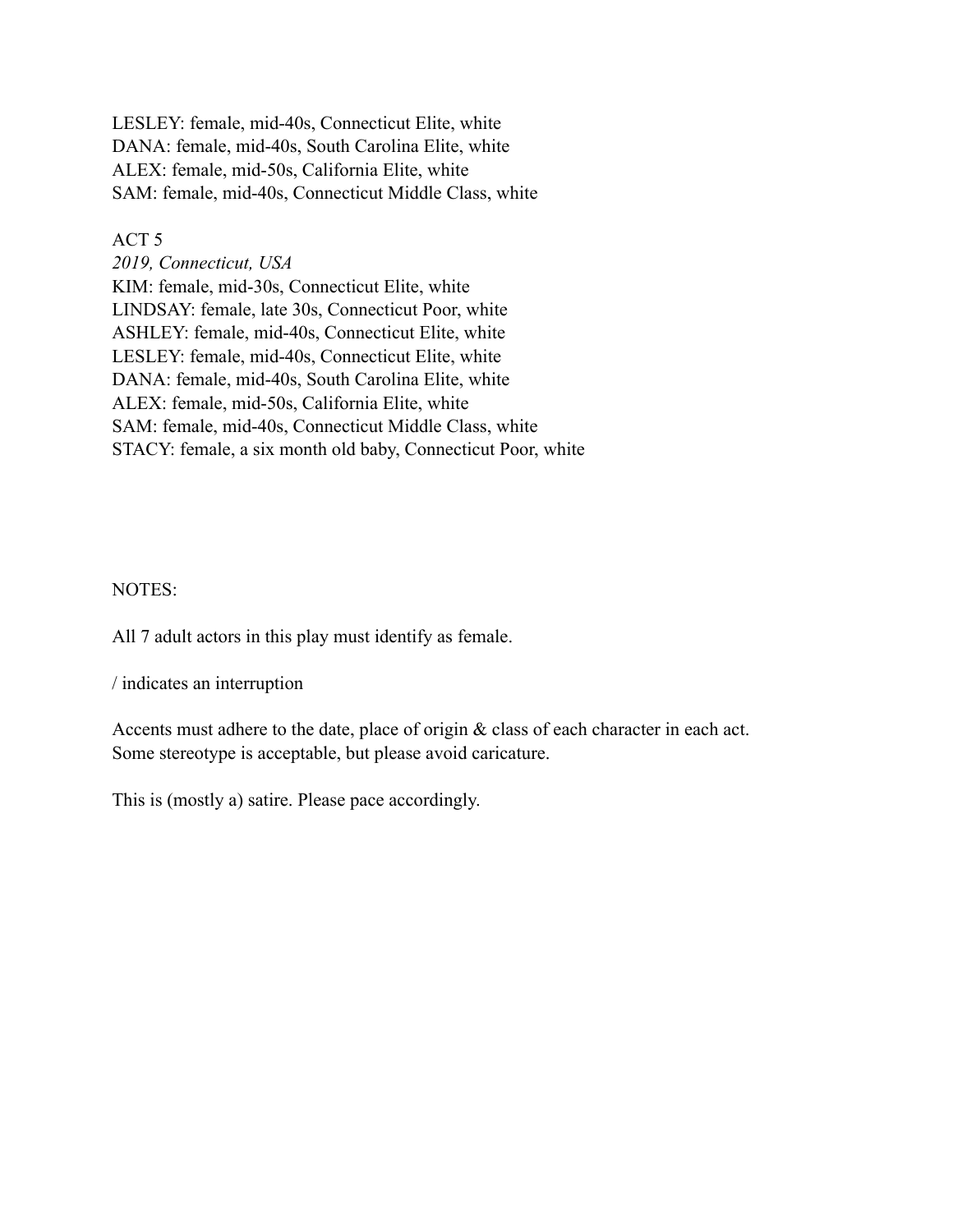"We need not descant on the dangerous impressions that are made on the female mind, by the remarks that fall incidentally from the lips of the brothers or servants of a family; and we have before observed, that improper topics can with our assistance be discussed, even before the ladies, without raising a blush on the cheek of modesty."

> -In the preface to Francis Grose's *A Classical Dictionary of the Vulgar Tongue* (1785)

"If men could get pregnant, abortion would be a sacrament."

-Florynce Kennedy (1916-2000)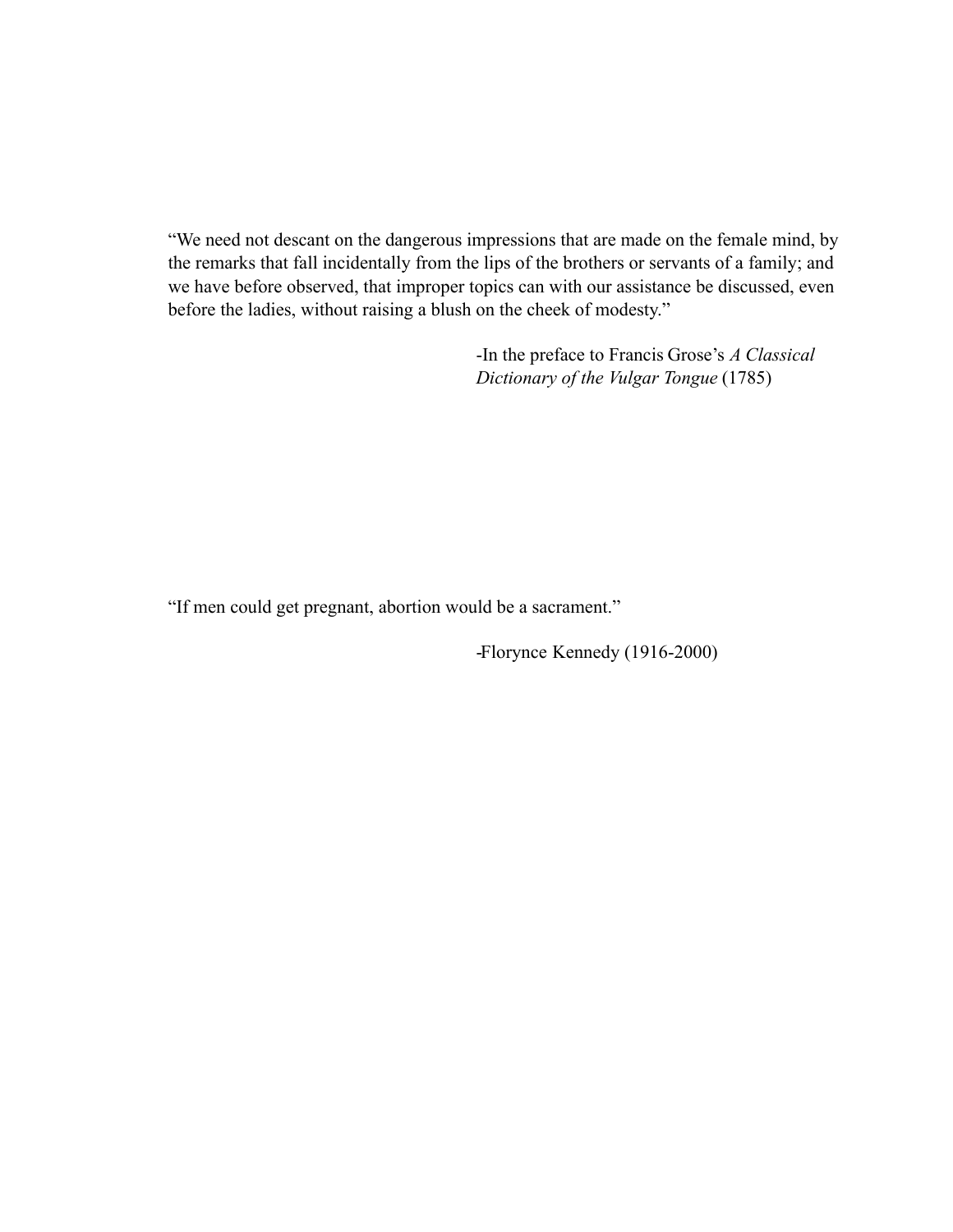## TAYLOR

*(To DANA)* Move or I'll scream.

# DANA

Absolutely not.

### LESLEY

*(To KIM)* Seriously, we should call/

### ASHLEY

Shut *up,* Lesley.

### SAM

*(Reaching out towards TAYLOR)* Come sit on the couch for a minute, just a *minute/*

## TAYLOR

I said *no*!

### ALEX

*(In a biblically commanding tone)* Taylor. Sit down. Now.

> *TAYLOR, seeing that she's overpowered, slumps in on herself. She allows herself to be led to the couch.*

> *TAYLOR slowly sits, not looking at KIM, who is still holding STACY.*

*A breath.*

*DANA pours more wine. There is no glass for TAYLOR, so DANA hands TAYLOR her own glass, and gulps from the bottle.*

*ALEX hasn't moved from her perch on the sofa.*

*TAYLOR starts to quietly weep.*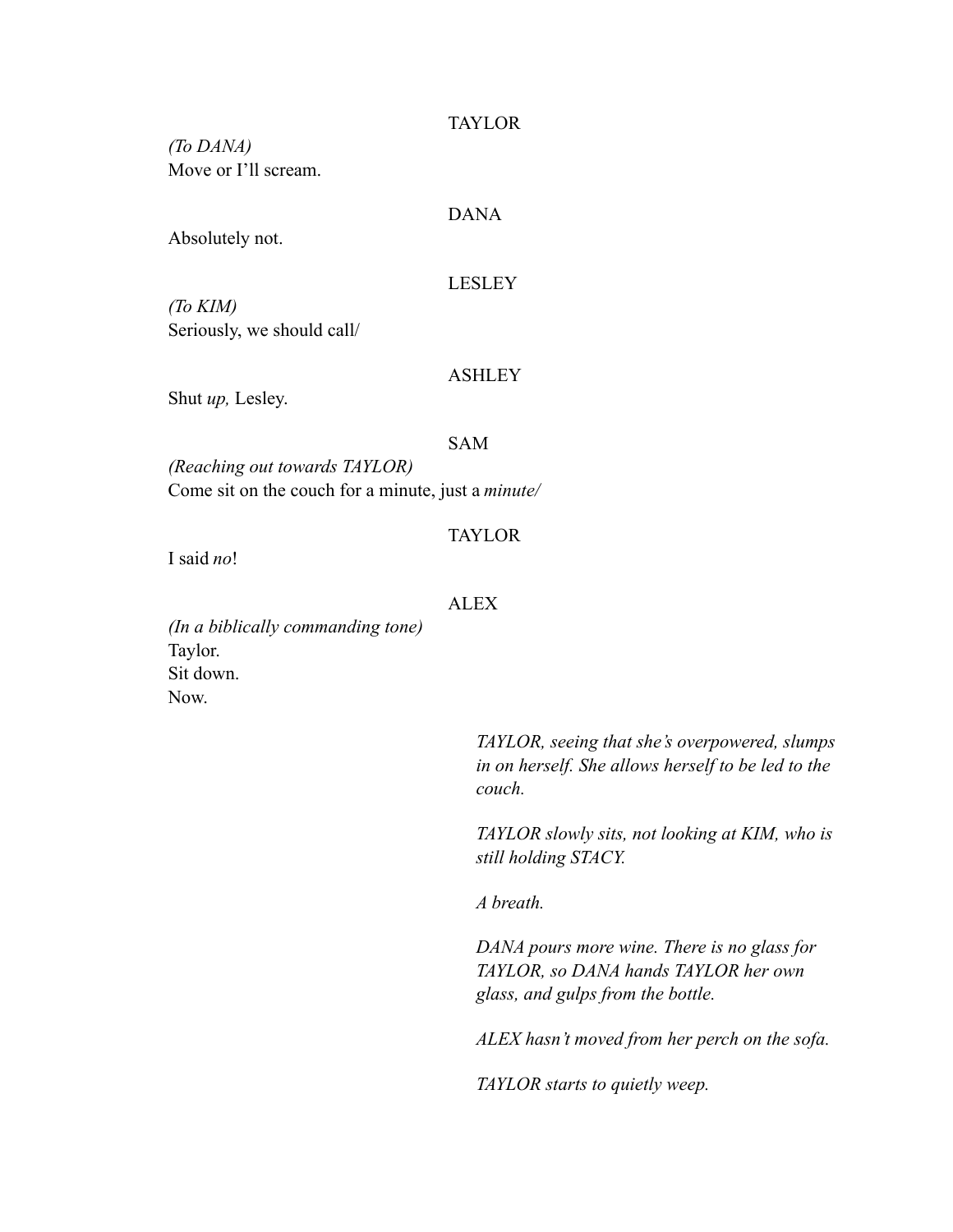*SAM rubs her back until TAYLOR shrugs her off.*

# ASHLEY

Ok.

Ok.

I think we all need to take a big, deep breath.

# DANA

You don't honestly...you can't possibly think it's acceptable behavior to walk into a stranger's house and leave them your *baby.* That's*insane.*

### LESLEY

I'm pretty sure it's also *illegal/*

## SAM

Stop, stop. No name calling. *(Rubbing TAYLOR's back again)* I'm sorry, Taylor. I'm so sorry you're having such a hard time.

### TAYLOR

Stop fuckin' touching me.

*SAM puts her hands hurriedly into her lap, and starts wringing them. She looks desperately at the other women*

### ALEX

*(Quietly)* What happened, Taylor?

> *The women look at TAYLOR, expectant. She says nothing.*

# ALEX

We have all night. Go on.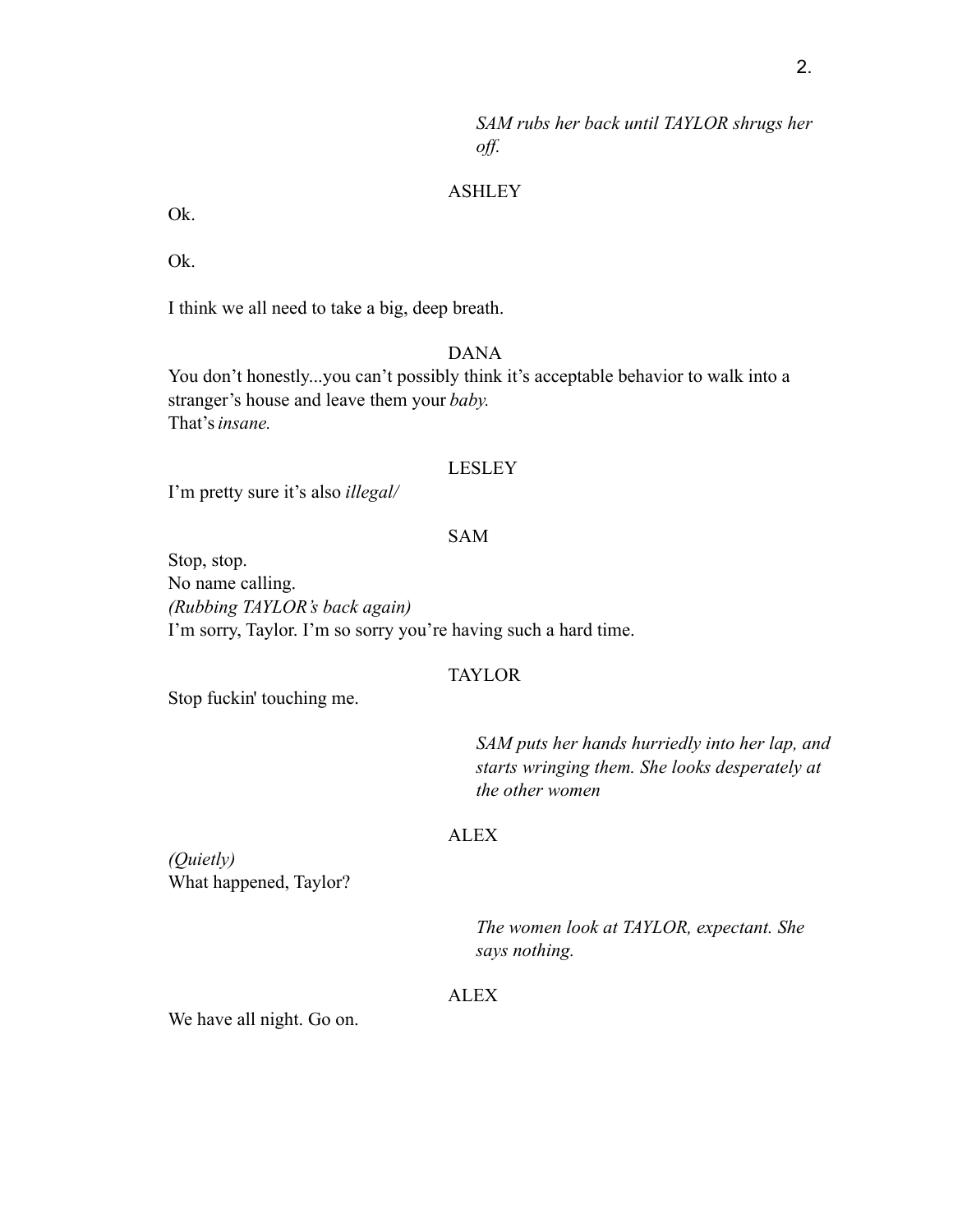#### LESLEY

*(Whispers)* But I told Eric/

*ALEX glares at LESLEY.*

#### LESLEY

I'll text him.

### ALEX

*(To TAYLOR)* Go on. We're listening.

### TAYLOR

I don't have to tell you anything.

### ALEX

You do. Or we're calling the police.

*Beat. Taylor sighs.*

# TAYLOR

I got pregnant. And I didn't want to keep the baby, so I went to the clinic because I *didn't want to have a fuckin' baby*. So I got myself there, drove like an hour and a half, and when I got there *she* was there. Talking some shit like that Asian chick in Juno, just...in my fuckin' face and, like, telling me that I was killing a soul that belonged to god or some fuckin' bullshit like that and I just...I mean...I don't know. She told me to follow her to that crisis center, with all those nice-looking women who fuckin' *lied* about how they could help me and I just kept crying and crying and*...*you were just smiling at me and telling me like don't do it, Taylor, don't fuckin' do it, you're gonna *regret...*and like this little unborn thing like...fuck...I mean like, it was *Stacy*, in there, and she *does* have a soul, I guess, but then it was like...I mean I had only been pregnant for like a month and I'd been drinking and shit because I didn't *know/*

## ASHLEY

*(Gasps)* Oh, how awful/

#### LESLEY

Drinking?! Does she have FAS or/

## DANA

Oh, shut up, y'all know I drank all through the first trimester with Duncan/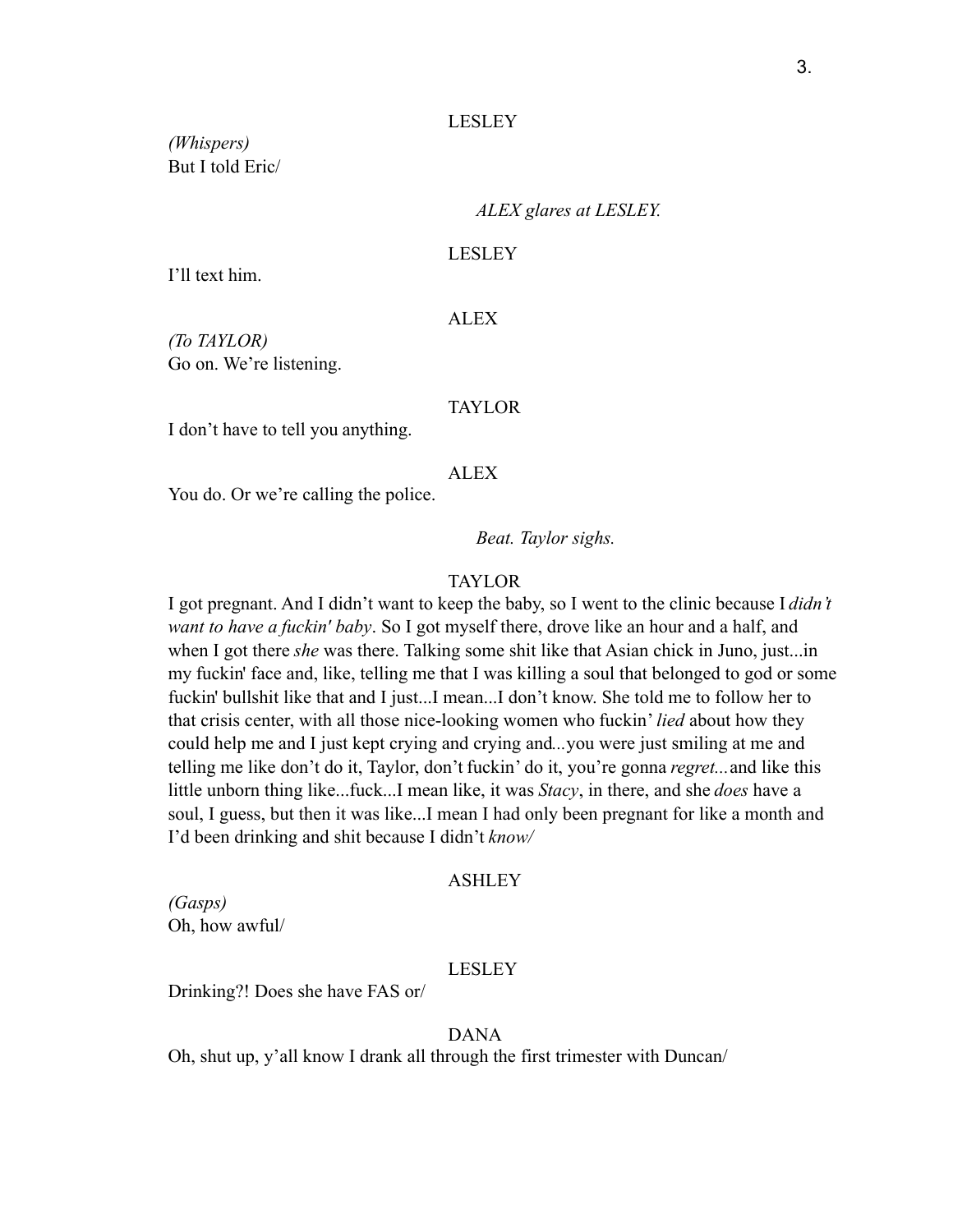# LESLEY

But *that's* why/

# DANA

If you say that's why he's deaf in one ear so help me god, Lesley, I'll have to kill you; you *know* that's genetic.

*(To ALEX)*

Forgive me for bringing G-O-D into that context, but she *knows better/*

## LESLEY

Oh *please/*

# KIM

Could you all please STOP?

# *A beat.*

# DANA

*(To TAYLOR)* Then what happened, honey?

## TAYLOR

The fuck you think happened? I shit that watermelon you're holding outta my vag and now here I fuckin' am.

## ASHLEY

Really, your language is just/

DANA

Can't you get help from your family, or, or/

## TAYLOR

*(To DANA)* What's your name?

# DANA

Me?

TAYLOR Yeah, you. I'm looking at you. What's your fucking name?

DANA I really don't think that's any of your business.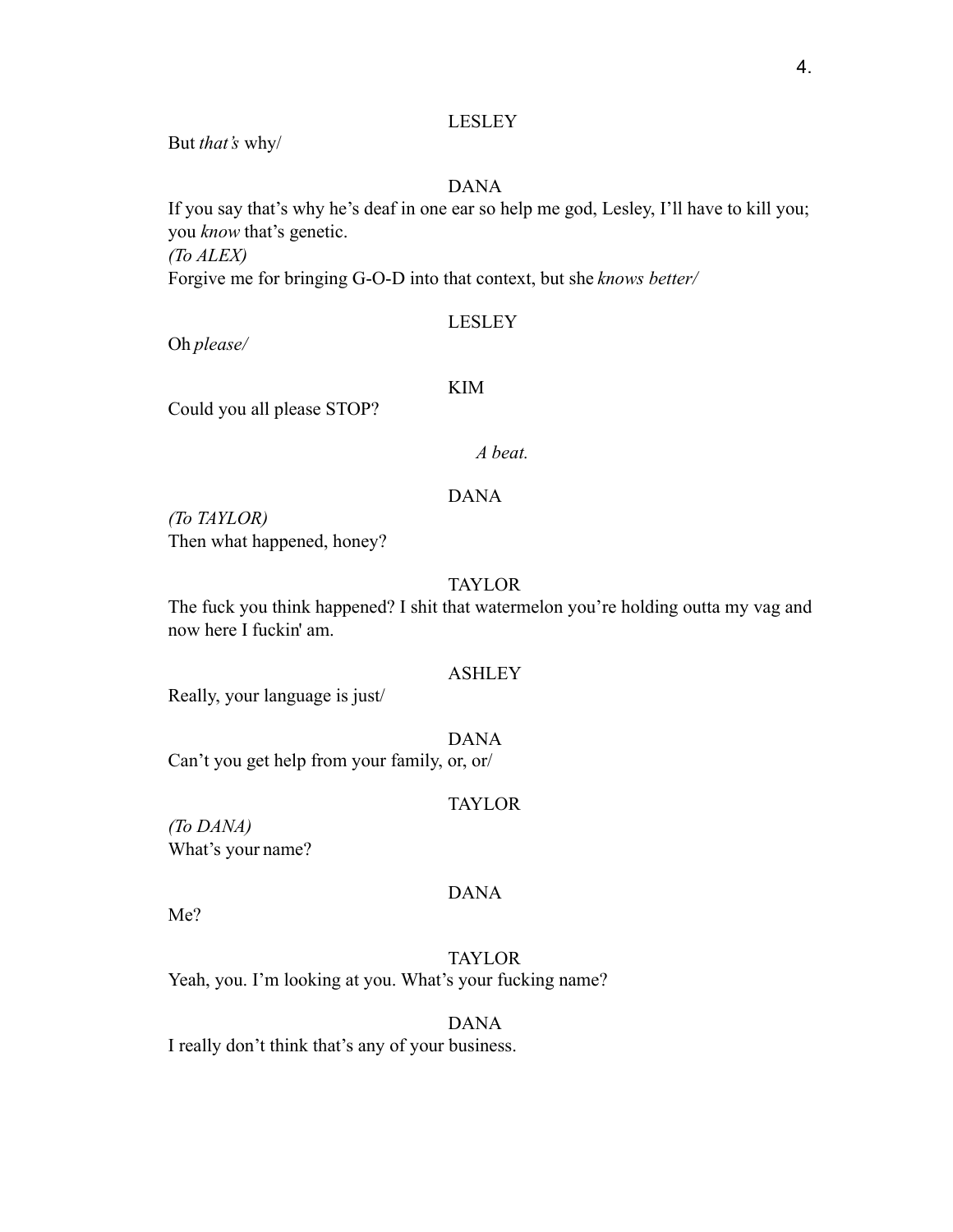### TAYLOR

That's funny, cuz it seems like all of this business is none of *any* of you bitches' business. Seems like if *you'd all* minded your own fuckin' business, I wouldn't be here, cuz Stacy *definitely* wouldn't be here.

> *She sees the poster board with the women's notes on it. She reads it. She laughs, a short, hard note. She looks at the women.*

## TAYLOR

The fuck is "Connecticut for Life"? You turning the state into a prison now?

*Beat.*

## ASHLEY There are services, Taylor, there are ways of asking for help.

### TAYLOR

I *am* asking for help.

### SAM

Oh, Taylor. Oh, honey.

### TAYLOR

I'm dead-ass fuckin'serious. *Help me*.

### SAM

I think we should pray.

#### DANA

Yes, yes, please, Jesus, give me strength/

# **ALEX**

(Quietly)

"Remember, O most gracious Virgin Mary, that never was it known that any one who fled/

# TAYLOR

Are you serious right now?

# ALEX

/to thy protection, implored thy help or sought thy intercession, was left unaided. Inspired with this confidence, I fly"/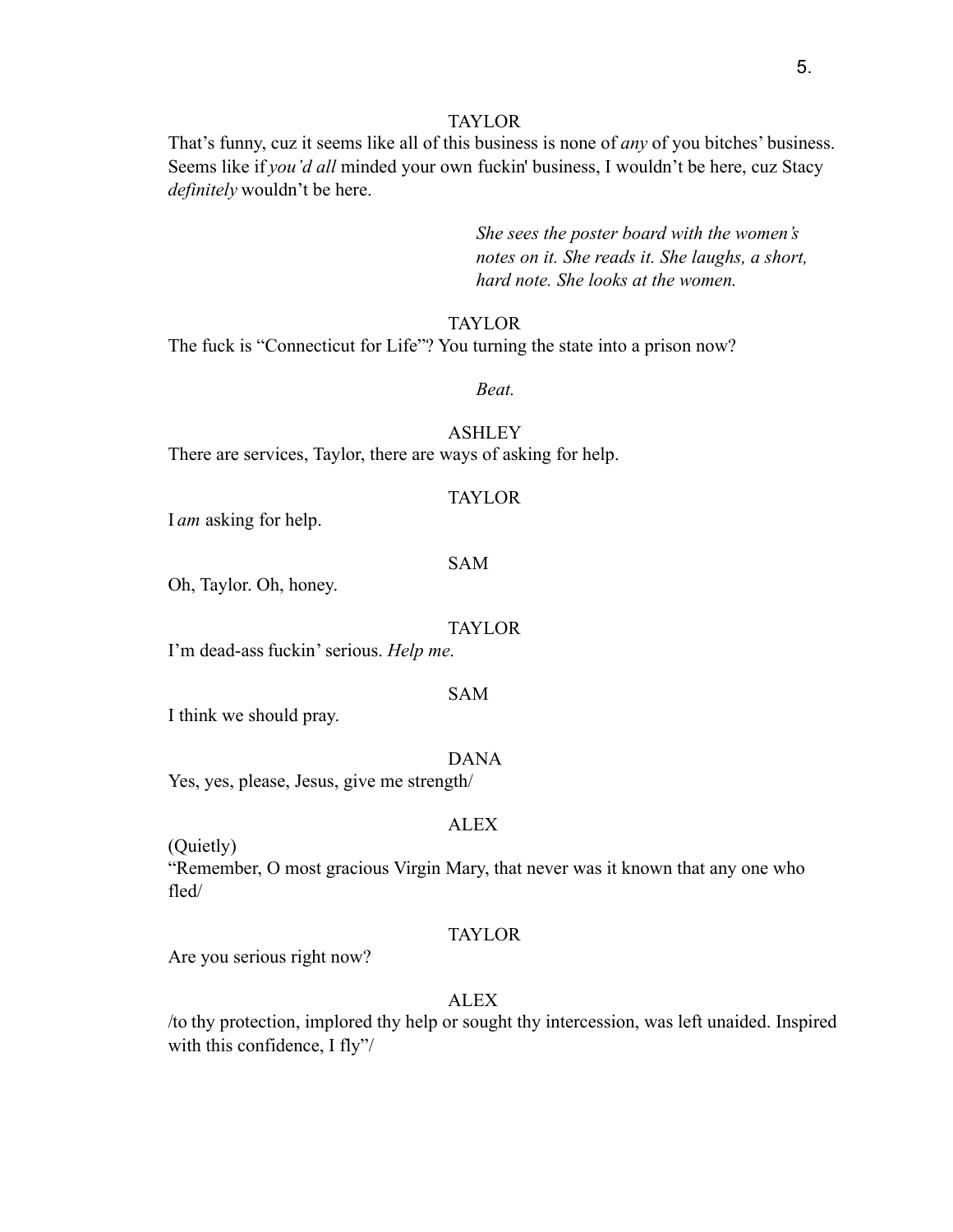## KIM

Stop. Everyone.

### *Beat.*

# KIM

*(To TAYLOR)* How did you find me?

## TAYLOR

*(Sarcastic)* Well, Kim, I just prayed *real hard/*

### LESLEY

Now that's just unnecessary.

# TAYLOR

I used a phone book.

KIM

You didn't. I'm unlisted. And I hired one of those services that scrubs personal information, so I know you didn't find me online.

# *Beat.*

# TAYLOR

The last time we talked you told me to go to the river and throw my worries into the water.

#### KIM

...So?

## TAYLOR

*So* there aren't any rivers near that crisis center. So I knew you didn't live around there. So I looked up the phone number you gave me, and it's listed in Greenwich. So I figured you meant Byram River. SO I called the Archdiocese of Hartford and pretended to be you/

SAM

You *what?!*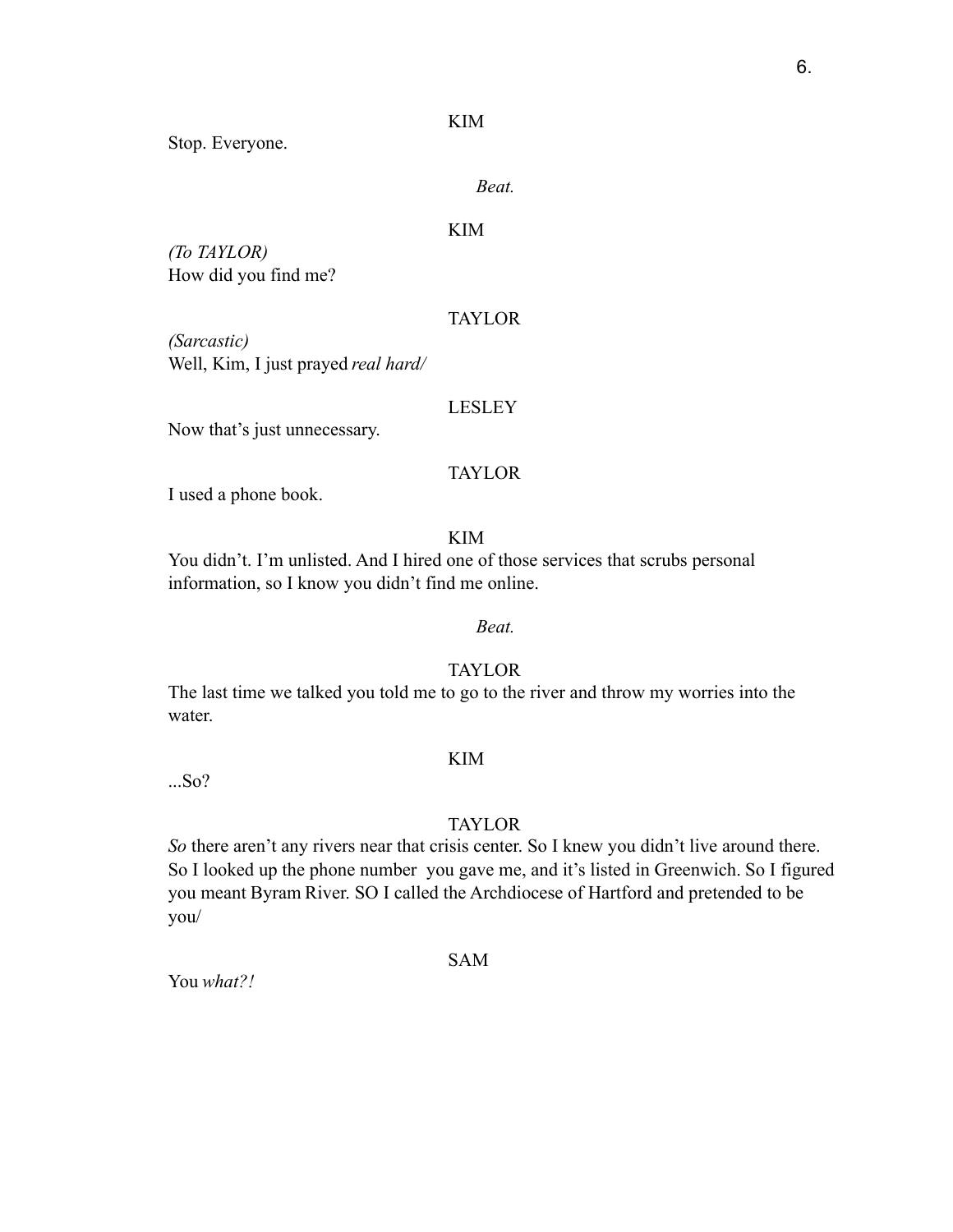# TAYLOR

And asked what Greenwich address they had on file for me, because, (*impersonating KIM's voice*) "We just moved into our dream home, want to make sure you can still reach us."

They were real happy to hear from you.

### *Beat.*

# SAM

Taylor, this is all really heavy stuff. You've had a hard run of it. I get it. I really, really do.

## LESLEY

We all have hardships in our lives. But look at your baby.

### TAYLOR

Don't fuckin' guilt trip me, ok?

LESLEY This innocent little gift from god...it's not her fault.

### TAYLOR

I NEVER SAID IT WAS.

### ASHLEY

Don't you have family, someone, anyone, to support you? I know that those early years can be such a lonely time-

### TAYLOR

I don't have a family.

### LESLEY

Everyone has a family.

### TAYLOR

Are you fuckin' retarded? I said I *don't*.

# LESLEY

I know for a *fact* that if you reached out instead of lashing out, you'd get what you need. It might not be what you want, but it will be what you *need.* Right, Ashley?

### ASHLEY

I work with a woman who has three children, god bless her, and she uses the aid from our church. Have you looked into that?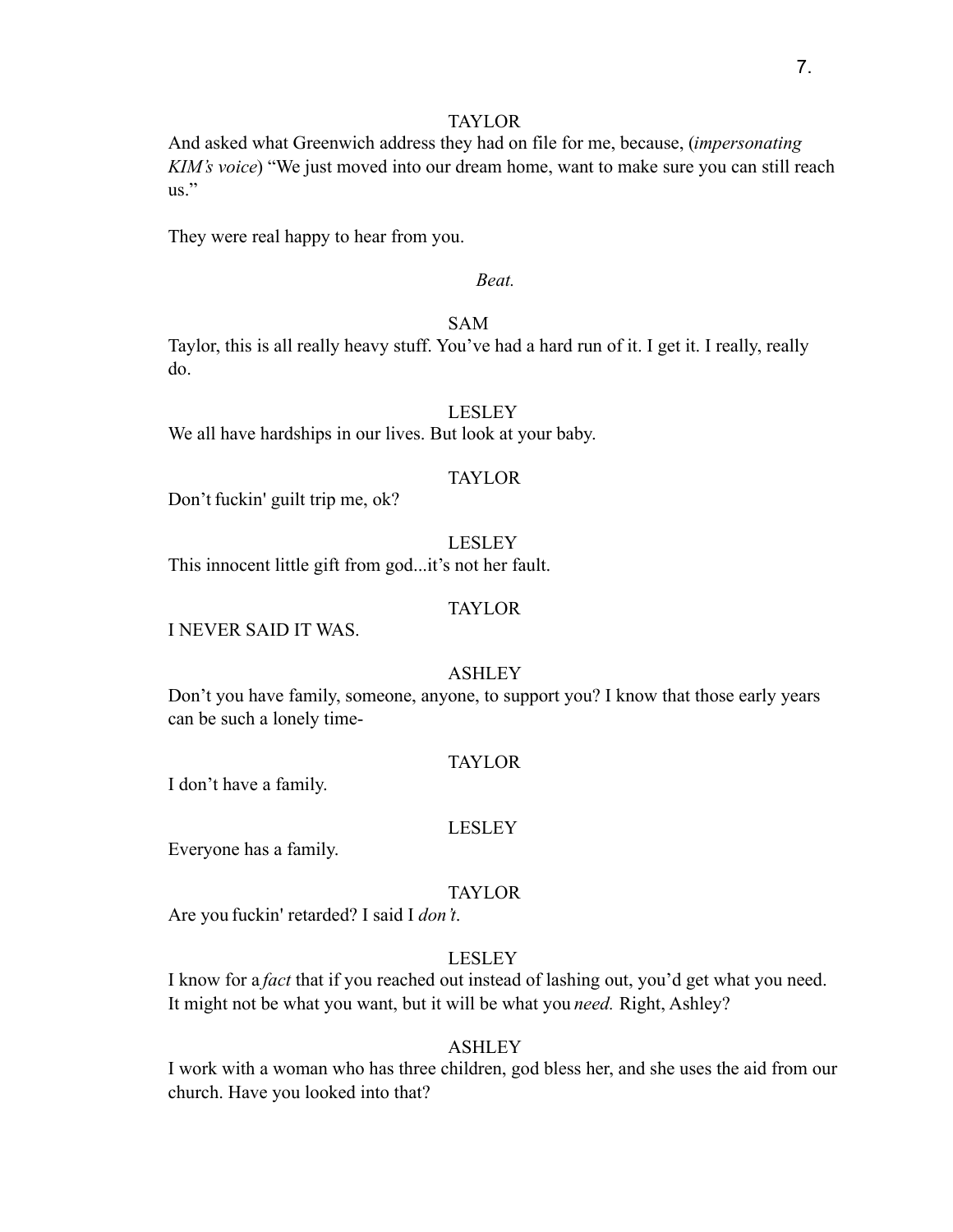# DANA

## *(To ASHLEY)*

You mean that Guatemalan woman you were telling us about? Oh, Taylor, it's so inspirational, you gotta hear this/

# SAM

Dana, please. Taylor, tell us what you mean when you say you don't have a family.

## TAYLOR

Which of the words do you not fuckin' understand? I. Don't. Have. A. Family. I definitely don't have a goddamn husband. My mother died right after Stacy was born.

# DANA

Your mama *died*?

#### SAM

I'll say a prayer for her soul.

# ASHLEY

But Stacy is your family. Surely, you must understand that.

## TAYLOR

Yeah, I fuckin' know she's my family. And I'm fucking *failing her/*

### LESLEY

So you're grieving.

# SAM

That's rough. Grieving makes us do all kinds of terrible things, sometimes. It's just a phase, though, Taylor, I promise it gets better. When my mother died/

### TAYLOR

I don't give a *fuck* about your mother.

### ASHLEY

You need to watch your mouth, young lady.

### TAYLOR

Oh, fuck you. Fuck *all* of you.

*(To KIM)*

You said I would regret it for the rest of my life, if I didn't have that baby.

You were wrong. I had her. And I do regret it. I regret listening to you. I regret going to that goddam clinic the same day *you* were there. I regret listening to you fight for *her,* for just walking away and letting you ruin my fuckin' life.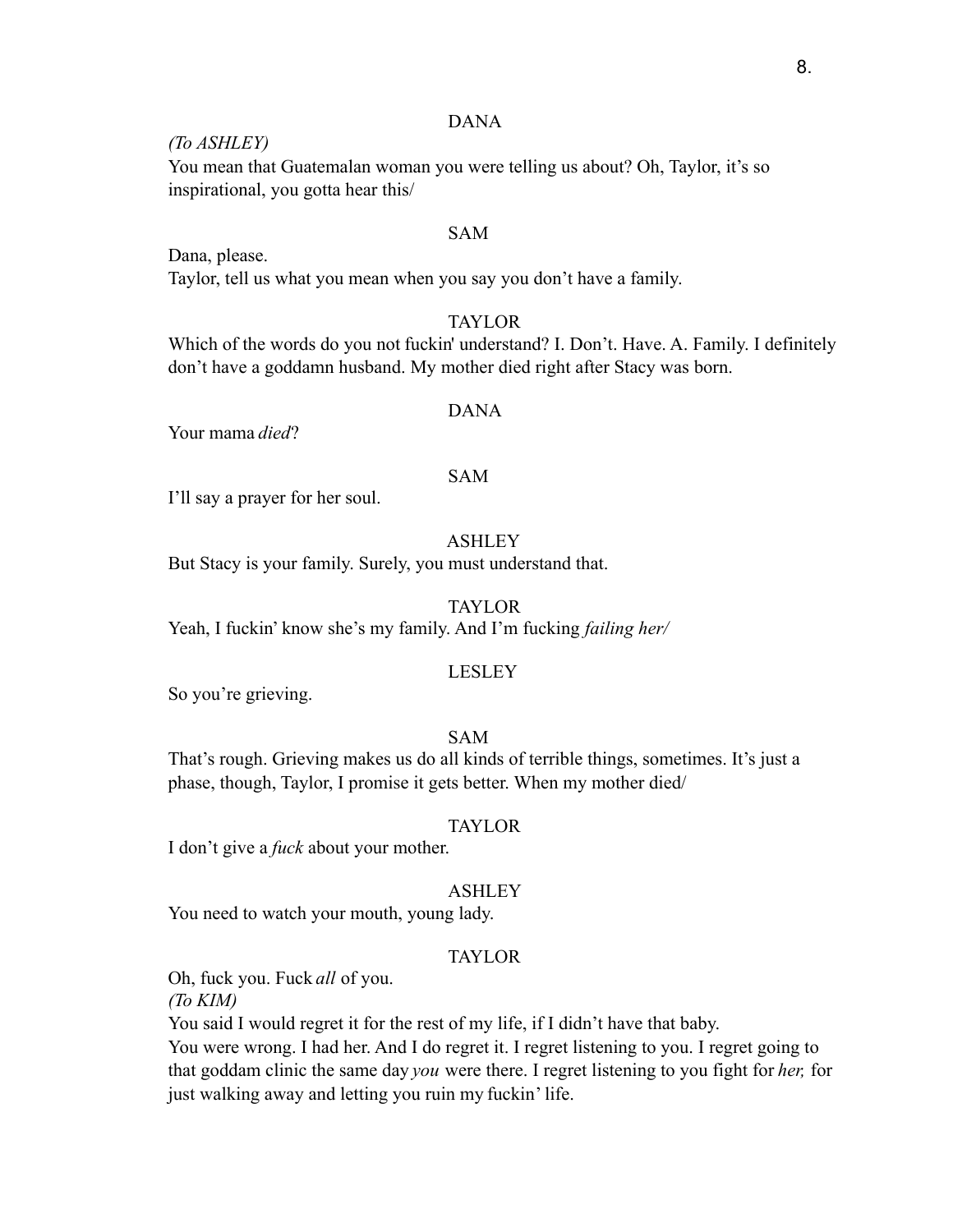So here she is, Kim. Your own little bundle of *personal responsibility.*

*A stunned silence.*

*KIM looks down at the baby. She looks back at TAYLOR. Baroque music fills the stage.*

*Blackout.*